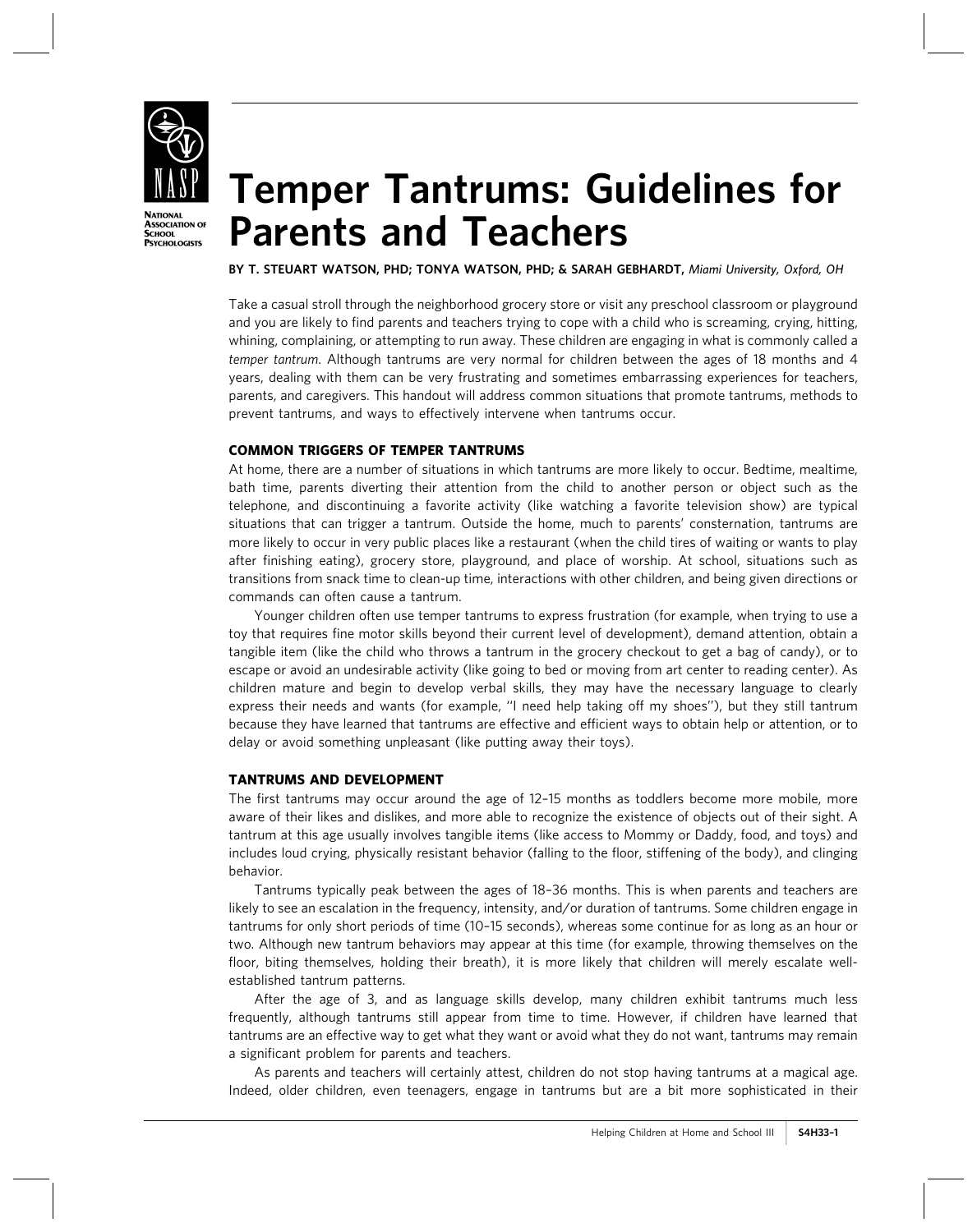approach—yelling, name-calling, slamming doors, and so on. When intervening with older children, the same general strategies provided below apply. Just remember that older children and adolescents are more practiced in their tantrum skills, are likely to hold out for longer periods of time, and can rapidly escalate into destructive or dangerous behavior.

### PREVENTING TANTRUMS

Tantrums tend to occur when children lack daily routines, when they are expected to change activity without warning, or when they lack the skills needed to meet adult expectations.

#### Schedules and Routines

One of the most basic ways to prevent tantrums is to provide schedules and routines for children to follow. Consistent schedules allow children to expect routine changes in their environment and to adjust their behavior without having a tantrum. This does not mean that children require excessively rigid routines, but that they need to recognize that certain things occur at about the same time each day and in roughly the same sequence. Inflexible schedules, on the other hand, might prompt tantrums when there are inevitable interruptions or changes.

#### Prompts and Transitions

When children are required to move from one activity to another, a highly effective technique is to give reminders about the upcoming change. For instance, you might tell your child, ''When this cartoon is over, it will be time to take a bath.'' Doing so helps to avoid a tantrum by alerting your child that a bath is upcoming, but that he or she will be allowed to finish whatever he or she is doing at that time. The same general rule applies for teachers. Before abruptly ending one activity and moving to another, give a 5-minute warning and then a 2-minute warning to help children move fluidly and without disruption from one activity to the next.

### Skill Building

When you discover that children are having tantrums because they lack certain skills, you can teach them the skills they need. For instance, a child who is trying to assemble a puzzle but is unable to do so begins screaming and crying. In this case, the child lacks two skills: puzzle assembling and asking for help. If this type of situation typically results in a tantrum, teaching the child to ask for assistance will help prevent future tantrums. Parents or teachers might also then analyze the task the child is attempting to perform and consider modifying the level of difficulty (offering an easier puzzle) or directly teaching the skills needed to succeed

(sorting puzzle pieces by colors, identifying the edge pieces, and so on).

There are a number of other strategies that help to promote ''tantrum lite'' environments and teach social skills at the same time.

Provide meaningful tasks. Perhaps one of the most effective strategies is giving children meaningful, appropriately challenging tasks to do as opposed to endlessly repetitive, unchallenging tasks. It is important to keep in mind that the skills required by the task should be things the child is capable of doing. Otherwise, the child may have a tantrum out of frustration and/or to escape the task.

Teaching coping skills. Another strategy that will help to reduce tantrums is directly teaching children how to handle frustration (that is, what to do when they become frustrated). Giving children difficult-to-perform tasks and actively monitoring them and coaching them on what to do (for example, teaching your child to say, ''This is really difficult and I am getting frustrated. Can you show me what to do?'' or ''I need help'') is an excellent means of directly teaching this valuable skill. Of course, you have to follow up by monitoring your child, prompting your child to use the skill, and then providing reinforcement when he or she follows through.

Choices and reinforcement. Two additional strategies that will come in handy include giving children choices between two equally allowable activities and reinforcing the display of nontantrum behaviors when a tantrum was expected. Children who are given choices are less likely to resort to tantrums because they are engaging in an activity that they have chosen. In addition, they are learning decision-making skills.

### INTERVENING WITH TANTRUMS

Effective intervention involves understanding what not to do as well as what to do.

### The Do Nots

Before considering what to do when a child has a tantrum, it is far more important to remember what not to do. The two cardinal do-nots for dealing with tantrums are:

- Do not try to reason with the child, get the child to see the error of his or her ways, or coax the child into good behavior.
- Do not give the child what he or she wants (for example, a preferred food at mealtime) or allow the child to escape or avoid what he or she does not want (for example, picking up toys in the classroom).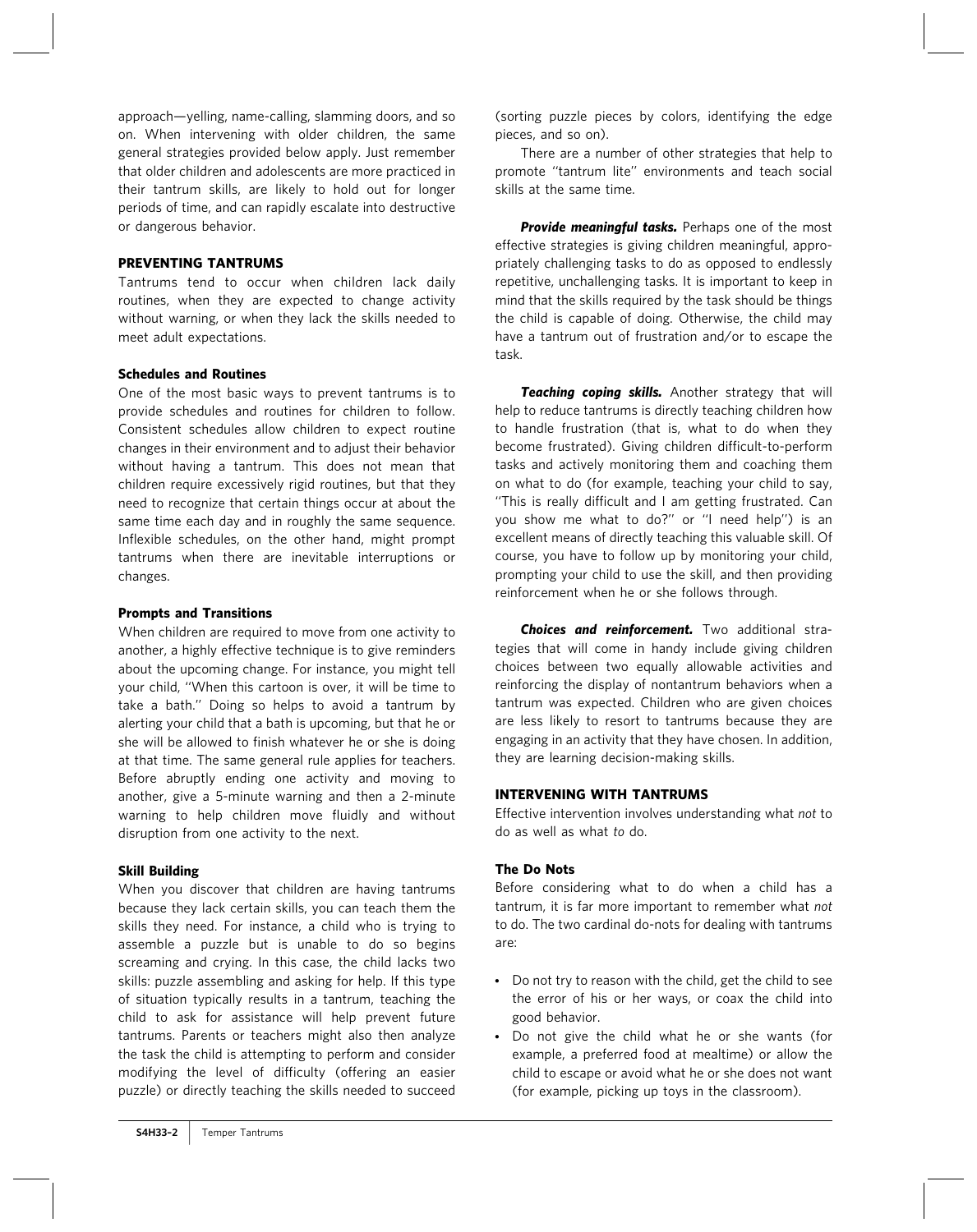The likely immediate result of violating the first rule is a worsening of the tantrum (probably due to the reinforcing effects of attention). Violating the second rule doubles the reinforcing power of the tantrum. Giving the child what he or she wants will likely end the tantrum (much to the relief of parents and teachers) but will also teach the child that having a tantrum is an effective means of getting his or her way.

### When Children Have Tantrums

Faced with a child who is having a tantrum, parents and teachers have several options, including ignoring the behavior, minimizing attention to tantrums by differentially reinforcing appropriate behavior, and using brief time-out procedures.

**Ignoring behavior.** If a child is in the throes of a tantrum, the best strategy to use, if possible, is to completely ignore the behavior while not allowing the child to obtain anything he or she may be seeking or get out of anything he or she may want to avoid. For example, do not ignore a tantrum when doing so allows the child to go to the kitchen and get into the cookie jar. At school, if the teacher has instructed all children to sit on their mats, do not allow misbehavior to result in avoidance of mat time.

**Differential reinforcement.** A very effective strategy for dealing with tantrums is to utilize differential reinforcement. That is, pay attention when the child is not having a tantrum (for example, when the child is complying with requests or playing quietly) and minimize attention when the child is having a tantrum. This is easier said than done, particularly for parents who are in a public area with a screaming child. In such instances, it is probably better to (a) head off a tantrum before it starts through redirection or a high rate of reinforcement for even the tiniest display of appropriate behavior; or (b) remove the child from the environment as quickly as possible (that is, intervene when the tantrum is at a relatively mild level) and return when the child has finished the tantrum. Although removing the child from the environment may actually reinforce the tantrum, it usually saves the parent a great deal of embarrassment and teaches the child to have a mild tantrum in public as opposed to a full-blown debacle complete with such behaviors as writhing on the floor, screaming, and kicking.

**Brief time-out.** For the parent or teacher who wants to be a bit more active in intervening with tantrums, a brief time-out procedure is recommended. As soon as the tantrum begins, tell the child, ''No \_\_\_\_\_\_\_ (crying, whining, screaming, kicking). Time-out.'' Escort the child to a time-out location (an area without any opportunities for attention or fun—not a punitive situation) with no further explanation and no interaction during the entire time-out period. After the child has been quiet for approximately 10–15 seconds, say, ''Now you are being quiet. Time-out is over.'' It is important that the child learns to become quiet in time-out so the procedure can be used in public with minimal disruption. It is equally important to remember that if a command or direction was the likely cause of the tantrum, the parent or teacher should reissue the command when time-out is over so the child does not learn that time-out is an escape. The sequence should be repeated until the child complies with the request.

## RECOVERING FROM TANTRUMS

Following a tantrum:

- Do not discuss the tantrum or admonish the child.
- Make sure to reinforce any appropriate behaviors with brief periods (about 3–5 seconds) of attention.

It is reasonable to assist children or teach them new skills after a tantrum if they were being asked to do something of particular difficulty (for instance, a teacher who asks a child with poor fine motor skills to color a picture) or something they did not have the skill to do.

### WHEN TO SEEK HELP

If parents and teachers use these strategies consistently but still see an increase in the intensity, frequency, or duration of a child's tantrums, they should consult the school psychologist, a behavior specialist, or the child's physician. Persistent tantrums as well as other inappropriate behaviors might indicate the need for a comprehensive evaluation. An immediate referral should be made if the child starts exhibiting self-harming behaviors or becomes destructive toward others and property. In later childhood and adolescence, a referral should be considered if the child seems excessively moody, withdrawn, or depressed.

### CHILDREN WITH DISABILITIES

While all children typically exhibit temper tantrum behaviors until age 4, it is not uncommon for children with disabilities such as autism, Asperger syndrome, Down syndrome, and attention deficit hyperactivity disorder (ADHD), among others, to continue having temper tantrums in later childhood. Many of the same techniques previously described for working with younger children have also proven successful in working with children with disabilities, particularly those techniques that focus on reinforcement and skill enhancement.